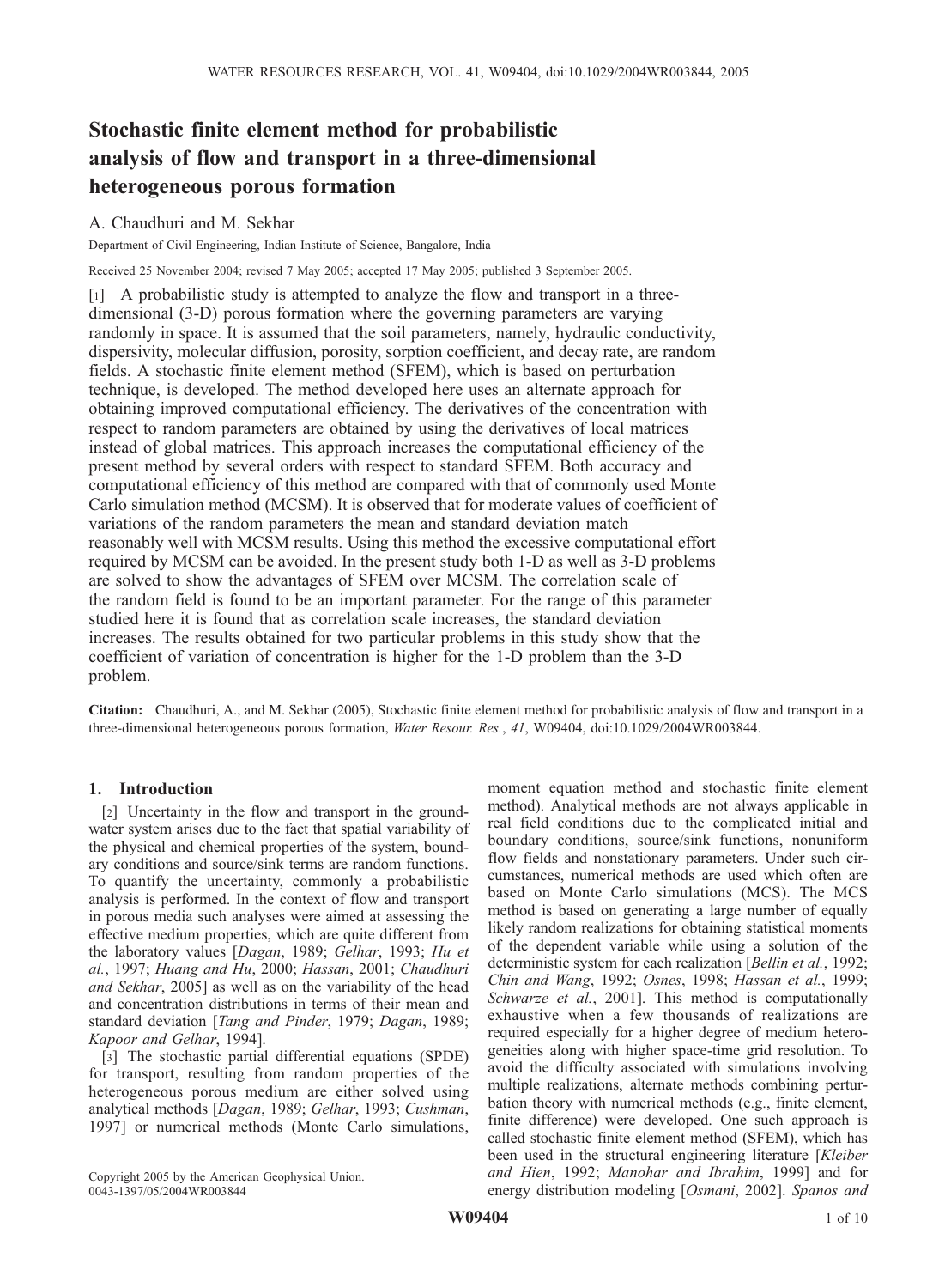*Ghanem* [1989] used Karhunen-Loeve expansion to represent the random media and an improved Neumann expansion method was employed for static analysis of a beam with random rigidity. An alternate method called projection on homogeneous chaos was proposed by *Ghanem and Spanos* [1991] when the system parameters are varying largely. *Tang and Pinder* [1979] used a perturbation approach with finite difference method for performing uncertainty analysis of solute transport in a one-dimensional porous medium. *Osnes and Langtangen* [1998] presented a probabilistic finite element method for solving stochastic porous media flow problems with a random conductivity field. *Jang et al.* [1994] used reliability method (FORM and SORM) for probabilistic analysis of contaminant transport in 1-D and 2-D heterogeneous porous media. *Zhang* [1999] presented a moment equation method where the dependent variable and the system properties are expressed in terms of an infinite series, which are substituted in the SPDE to solve a flow problem in the vadose zone using a finite difference method. An efficient moment equation method based on Karhunen-Loeve expansions [*Zhang and Lu*, 2004; *Lu and Zhang*, 2004] is proposed for solving flow in stochastic medium. *Zhang* [2002] reviewed various stochastic methods of flow in heterogeneous porous medium.

[4] The objective of the present study is to develop an efficient stochastic finite element method (SFEM) for flow and transport in a general 3-D heterogeneous porous media. The proposed SFEM uses a Laplace transform finite element method, which is found to be efficient for solving the transport equations [*Sudicky and McLaren*, 1992; *Li et al.*, 1992; *Ren and Zhang*, 1999]. In order to improve the computational efficiency of the SFEM by several orders, an approach is proposed wherein the derivatives of the concentration with respect to random parameters are obtained by using the derivatives of local matrices instead of global matrices. The accuracy and the computational efficiency of this method is compared with commonly used Monte Carlo simulation method (MCSM) by applying it on two test problems involving one and three dimensional situations wherein the hydraulic conductivity, dispersivity, molecular diffusion coefficient, porosity, sorption coefficient and first-order decay rate are assumed as random fields. The one dimensional problem uses a time varying boundary condition while the three dimensional problem uses a nonuniform flow field in the domain requiring the use of numerical models. Several cases are analyzed varying the coefficient of variation and correlation scale of the random parameters, while testing the computational efficiency.

## 2. Formulation

[5] The governing equation for transport of a linearly sorbing and decaying solute in 3-D porous media is

$$
(n(\mathbf{x}) + \rho_b k_d(\mathbf{x})) \frac{\partial c(\mathbf{x}, t)}{\partial t} + \frac{\partial}{\partial x_i} \left( n(\mathbf{x}) v_i(\mathbf{x}) c(\mathbf{x}, t) - n(\mathbf{x}) D_{ij}(\mathbf{x}) \frac{\partial c(\mathbf{x}, t)}{\partial x_j} \right) + \gamma_d(\mathbf{x}) c(\mathbf{x}, t) = 0,
$$
\n(1)

where  $c(\mathbf{x}, t)$  is the concentration at location **x** and time *t*. Here  $n(\mathbf{x})$ ,  $k_d(\mathbf{x})$  and  $\gamma_d(\mathbf{x})$  are respectively spatially varying porosity, sorption and decay coefficient.  $v(x)$  is velocity vector which is obtained using hydraulic conductivity tensor  $(K(x))$  and head  $(H(x))$ , based on,

$$
v_i(\mathbf{x}) = -K_{ij}(\mathbf{x}) \frac{\partial H(\mathbf{x})}{\partial x_j},\tag{2}
$$

It is to be noted that for the equations, the summation over double indices is implied unless otherwise specified.  $D(x)$  is the hydrodynamic dispersion coefficient tensor, which is combined with molecular diffusion coefficient  $(D_m(x))$ . It is given as

$$
D_{ij}\mathbf{x} = \alpha(\mathbf{x})\left((1-\epsilon)\frac{v_i(\mathbf{x})v_j(\mathbf{x})}{v(\mathbf{x})} + \epsilon v(\mathbf{x})\delta_{ij}\right) + D_m(\mathbf{x})\delta_{ij}, \quad (3)
$$

where  $\alpha(\mathbf{x})$  is the longitudinal local dispersivity and  $\epsilon$  is the ratio of transverse to longitudinal local dispersivity. The general initial and boundary conditions are given as

$$
c(\mathbf{x},0) = c_0(\mathbf{x}), \text{ for } \mathbf{x} \in \Omega, c(\mathbf{x},t) = c_b(\mathbf{x},t) \text{ for } \mathbf{x} \in d\Omega_1
$$

and

$$
\left(n(\mathbf{x})v_i(\mathbf{x})c(\mathbf{x},t) - n(\mathbf{x})D_{ij}(\mathbf{x})\frac{\partial c(\mathbf{x},t)}{\partial x_j}\right) n_{x_i} = f_b(\mathbf{x},t) \text{ for } \mathbf{x} \in d\Omega_2
$$
\n(4)

 $c_0$ (**x**) is initial distribution of concentration.  $c_b$ (**x**, *t*) and  $f_b$ (**x**, *t*) are respectively the time-dependent specified concentration and flux at the boundaries. Here  $n_{x_i}$  is the direction cosine of the normal to the boundary surface along  $x_i$  axis. The Darcy's equation for steady state flow with spatially varying hydraulic conductivity field is given by

$$
\frac{\partial}{\partial x_i}\left(K_{ij}(\mathbf{x})\frac{\partial H(\mathbf{x})}{\partial x_j}\right) = 0
$$
\n(5)

and specified boundary conditions governing the flow in the domain,

$$
H(\mathbf{x}) = H_b(\mathbf{x}) \text{ for } \mathbf{x} \in d\Omega_1.
$$

and

$$
K_{ij}(\mathbf{x})\frac{\partial H(\mathbf{x})}{\partial x_j}n_{x_i}=q_b(\mathbf{x})\text{ for }\mathbf{x}\in d\Omega_2.
$$
 (6)

The equation (1) can be solved in the time domain by applying integration or by using the finite difference method. The use of Laplace transform for time is a popular approach to avoid time domain integration. The solution that is obtained in Laplace domain is later transformed to time domain using numerical inverse Laplace transform. In the Laplace space the governing transport equation (1) is given by

$$
\begin{aligned} \left(s(n(\mathbf{x}) + \rho_b k_d(\mathbf{x})) + \gamma_d(\mathbf{x})\right) \widehat{c}(\mathbf{x}, s) \\ + \frac{\partial}{\partial x_i} \left(n(\mathbf{x}) v_i(\mathbf{x}) \widehat{c}(\mathbf{x}, s) - n(\mathbf{x}) D_{ij}(\mathbf{x}) \frac{\partial \widehat{c}(\mathbf{x}, s)}{\partial x_j}\right) &= c_0(\mathbf{x}), \end{aligned} \tag{7}
$$

where *s* is the Laplace parameter. In the present study equation (7) is solved using FEM after applying Laplace transform to the boundary conditions. Prior to solving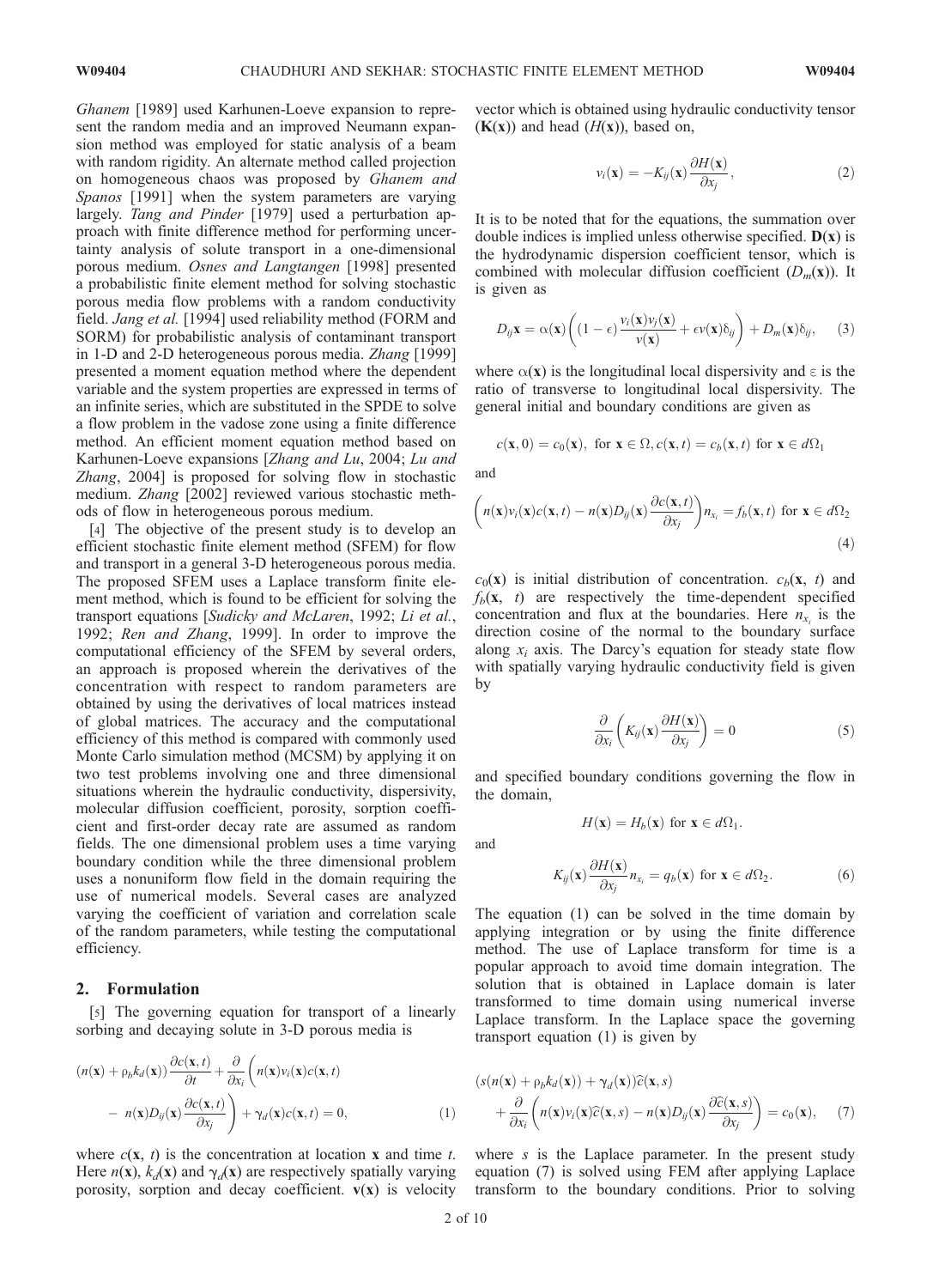equation (7) with FEM the velocity field is obtained by solving equation (5).

## 3. Deterministic FEM Formulation

[6] In FEM the concentration inside an element is expressed as  $\hat{c}(\mathbf{x}, s) = \sum_{k=1}^{n}$  $N_k(\mathbf{x})C_k(s)$ , where *n* is the number of nodes per element.  $N_k(\mathbf{x})$  and  $C_k(s)$  are respectively *k*th shape function and concentration at *k*th node. For *p*th element the equation is obtained as

$$
\int_{\Omega^e} \left[ \left( s(n_p + \rho_b k_{d_p}) + \gamma_{d_p} \right) N_k(\mathbf{x}) N_l(\mathbf{x}) - \frac{\partial N_k(\mathbf{x})}{\partial x_i} \left( n_p v_{ip} N_l(\mathbf{x}) - n_p D_{ij_p} \frac{\partial N_l(\mathbf{x})}{\partial x_j} \right) \right] d\mathbf{x} \widehat{C}_l(s) \n+ \oint_{d\Omega^e} N_k(\mathbf{x}) \left( n_p v_{ip} N_l(\mathbf{x}) - n_p D_{ij_p} \frac{\partial N_l(\mathbf{x})}{\partial x_j} \right) n_{x_i} dS \widehat{C}_l(s) \n= \int_{\Omega_e} N_k(\mathbf{x}) c_0(\mathbf{x}) d\mathbf{x},
$$
\n(8)

$$
\Rightarrow [D(s)]_p \left\{ \widehat{C}(s) \right\}_p = \left\{ C_0(s) \right\}_p \tag{9}
$$

Here the suffix '*p*' corresponds to the property of *p*th element. The domain is discretized with *N* elements. The global equations for the transport and flow are obtained as

$$
[D(s)]\left\{\widehat{C}(s)\right\} = \left\{C_0(s)\right\} \text{ and } [K]\left\{H\right\} = \left\{H_0\right\}.
$$
 (10)

The global dynamic transport matrix [*D*(*s*)] and source vector  ${C_0(s)}$  are obtained using the given initial and boundary conditions. Numerical inverse Laplace transform [*Brancik*, 2000] is applied on the solution of equation (10). For flow [K] is the global hydraulic conductivity matrix. The *i*th component of velocity of *p*th element is obtained by taking average of velocity at all Gauss points  $(x_k, \text{ for } k = 1,$  $\ldots$ , *N<sub>G</sub>*, where *N<sub>G</sub>* is the number of Gauss points), and it is given as

$$
v_{i_p} = -\frac{1}{N_G} K_{ij_p} \sum_{k=1}^{N_G} \frac{\partial N_l(\mathbf{x})}{\partial x_j} \bigg|_{\mathbf{x}_k} H_l = -\frac{1}{N_G} K_p \sum_{k=1}^{N_G} \frac{\partial N_l(\mathbf{x})}{\partial x_i} \bigg|_{\mathbf{x}_k} H_l.
$$
\n(11)

Here *l* implies summation over repeated indices. For isotropic cases the hydraulic conductivity tensor becomes a scalar quantity  $(K_p)$ .

#### 4. SFEM Formulation

[7] For a perturbation method, the properties which are varying randomly in space are decomposed into a mean component and a zero mean random component. In a perturbation based SFEM, for each element, the properties which are treated as random variables are also decomposed as  $K_p = \overline{K}_p + K'_p$ ,  $\alpha_p = \overline{\alpha}_p + \alpha'_p$ ,  $n_p = \overline{n}_p + n'_p$ ,  $k_{d_p} = k_{d_p} + k'_{d_p}$ ,  $\gamma_{d_p} = \overline{\gamma}_{d_p} + \gamma'_{d_p}$  and  $D_{m_p} = \overline{D}_{m_p} + D'_{m_p}$ . The velocity and dispersion coefficient can also be written as  $v_{i_p} = \overline{v}_{i_p} + v'_{i_p}$ and  $D_{ij_p} = D_{ij_p} + D'_{ij_p}$  respectively. For statistically homogeneous random field, the mean of the properties for each element remain same. Hence the matrices  $[K]$  and  $[D(s)]$  are also decomposed into mean ( $[\overline{K}]$  and  $[\overline{D}(s)]$ ) and zero mean

fluctuating components ( $[K]'$  and  $[D(s)]'$ ). The zero mean random component of dynamic transport matrix  $[D(s)]'$  is a linear function of random variables  $r'_p$ . Here  $r'_p$ ,  $(p = 1, 2, \ldots, p)$ *Nr* ) are the velocity components, local dispersivity, molecular diffusion, porosity, sorption coefficient and decay rate of each element. *N<sup>r</sup>* is the total number of random variables and in this study  $N_r = 8N_e$ , where  $N_e$  is the total number of elements. Expanding [*D*(*s*)] using Taylor series and noting that 2nd and higher-order derivatives vanish being a linear case,

$$
[D(s)] = [\overline{D}(s)] + [D(s)]' = [\overline{D}(s)] + \sum_{p=1}^{N_r} [D(s)]_{r_p}^l r'_p \qquad (12)
$$

where  $[D(s)]_{r}^{I} = \frac{\partial [D(s)]}{\partial r_p}$ . Thus the FE equation for transport equation  $(10)$  is written as

$$
\left(\left[\overline{D}(s)\right] + \sum_{p=1}^{N_r} \left[D(s)\right]_{r_p}^l r'_p\right] \bigg) \left\{\widehat{C}(s)\right\} = \left\{C_0(s)\right\}.
$$
 (13)

The concentration is obtained from equation (13) and after decomposition it is written as

$$
\left\{\widehat{\overline{C}}(s)\right\} + \left\{\widehat{C}(s)\right\}' = \left(\left[\overline{D}(s)\right] + \sum_{p=1}^{N_r} \left[D(s)\right]_{r_p}^I r'_p\right]\right)^{-1} \left\{C_0(s)\right\}
$$
\n
$$
= \left(\left[I\right] - \sum_{p=1}^{N_r} \left[\overline{D}(s)\right]^{-1} \left[D(s)\right]_{r_p}^I r'_p + \sum_{p=1}^{N_r} \sum_{q=1}^{N_r} \left[\overline{D}(s)\right]^{-1} \left[D(s)\right]_{r_q}^I \left[\overline{D}(s)\right]^{-1} \left\{C_0(s)\right\}.\tag{14}
$$

It may be noted that the local dynamic transport matrix  $([D(s)]_q$  of *q*th element is only a function of random variables  $(n_q, k_{dq}, \gamma_{d_q}, v_{1q}, v_{2q}, v_{3q}, \alpha_q \text{ and } d_{mq})$ . Hence the derivative  $[D(s)]_{q,r_p}^T$  only exists if the random variable  $r_p$ corresponds to any one of the above mentioned random variables and  $[D(s)]_{q,r_p}^I$  vanishes when  $r_p$  corresponds to any property of an element except *q*th element. Hence the derivative of the global matrix,  $[D(s)]_{r_p}^I$ , has nonzero entry in the position corresponding to *q*th element when  $r_p$  is a parameter of *q*th element. In this case the collection of all nonzero entries in  $[D(s)]_{r_p}^I$  forms a matrix of the size same as  $[D(s)]_q$ . Using nodal connectivity matrix, the matrix multiplication of  $\overline{[D}(s)]^{-1}[D(s)]^{I}$  in equation (14) can be reduced to  $((N \times n) \times (n \times n))$  from  $((N \times N) \times (N \times$ *N*)), where *N* and *n* are respectively total number of nodes in domain and number of nodes per element. Thus by following this approach the computational efficiency increases by the order of  $(N^2/n^2)$ . For example using the present approach in a 3-D problem with a brick element  $(n = 8)$  and a total number of nodes  $N = 800$ , the above factor results in a computational efficiency of  $10^4$ , if simplistic matrix multiplication algorithm is used. This efficiency factor still remains quite significant (at least two orders) even if better matrix multiplication algorithms (such as used in commercial packages BLAS, LAPACK) are employed. After taking the expectation for the equation (14), the mean concentration  $({\overline{C}(s)})$  is obtained as

$$
\left\{\widehat{\overline{C}}(s)\right\} = \left( [I] + \sum_{p=1}^{N_r} \sum_{q=1}^{N_r} \left[ \overline{D}(s) \right]^{-1} [D(s)]_{r_p}^I \left[ \overline{D}(s) \right]^{-1} [D(s)]_{r_q}^I \overline{r'_p} \overline{r'_q} + \cdots \right) \cdot \left[ \overline{D}(s) \right]^{-1} \left\{ C_0(s) \right\}.
$$
\n(15)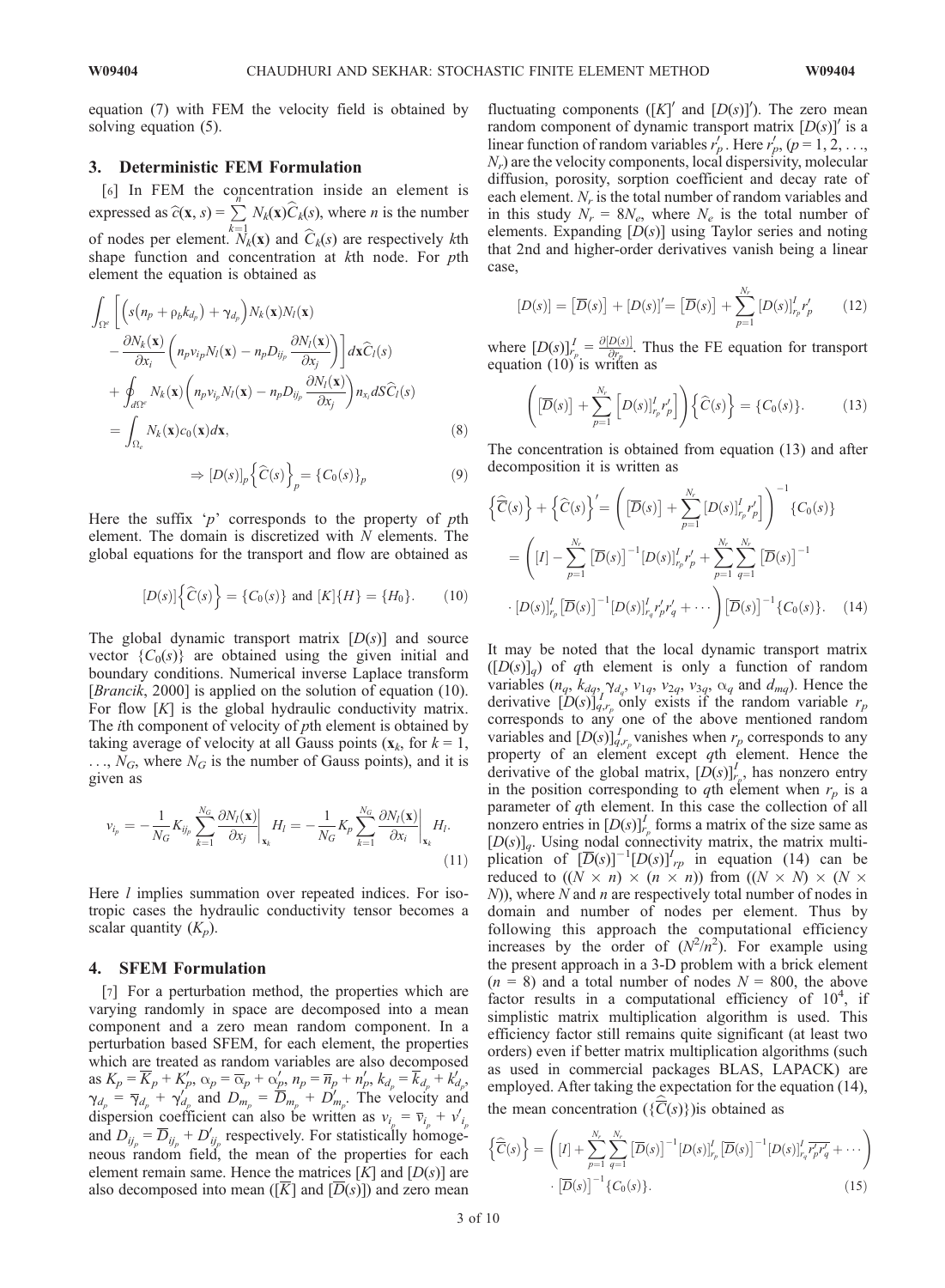In the above expression the mean is second-order accurate. The equation for the perturbed component  $({C'(s)})$  is obtained by subtracting equation (15) from equation (14). When  $r'_{p}r'_{q} - r'_{p}r'_{q}$  is neglected, the equation reduces to,

$$
\left\{\widehat{C}(s)\right\}' = \sum_{p=1}^{N_r} \left\{\widehat{C}(s)\right\}_{r_p}^I r'_p,
$$
\n
$$
\left\{\widehat{C}(s)\right\}_{r_p}^I = -\left[\overline{D}(s)\right]^{-1} \left[D(s)\right]_{r_p}^I r'_p \left[\overline{D}(s)\right]^{-1} \left\{C_0(s)\right\}.
$$
\n(16)

Using numerical inverse Laplace transform, the mean concentration  $({\overline{C}(t)})$  and the random component of concentration  $({C(t)})$  in time domain are obtained. The covariance matrix is obtained after applying numerical inverse Laplace transform to equation (16), which is expressed as

$$
\overline{\{C(t_1)\}^{\{C(t_2)\}^{\{T\}}} } = \sum_{p=1}^{N_r} \sum_{q=1}^{N_r} \mathcal{L}^{-1} \left[ \left\{ \widehat{C}(s_1) \right\}_{r_p}^{I} \right] \mathcal{L}^{-1} \left[ \left\{ \widehat{C}(s_2) \right\}_{r_q}^{I} \right]^{T} \overline{r'_p r'_q}
$$
\n
$$
= \mathcal{L}^{-1} \left[ \mathcal{L}^{-1} \left[ \sum_{p=1}^{N_r} \sum_{q=1}^{N_r} \left\{ \widehat{C}(s_1) \right\}_{r_p}^{I} \left\{ \widehat{C}(s_2) \right\}_{r_q}^{I^T} \overline{r'_p r'_q} \right] \right].
$$
\n(17)

The computational time required depends on the discretization in the Laplace space and the number of finite elements. When the number of elements used for discretization is small, the last expression in equation  $(17)$  is computationally faster. Similarly perturbation approach can be applied on flow equation, to obtain the mean and perturbed component of hydraulic head. For flow the random properties are only the hydraulic conductivity of the elements  $(K_p, p = 1, 2, \ldots, N_k)$ , here  $N_k = N_e$ . Therefore the mean and perturbed component of hydraulic head are expressed as

$$
\{\overline{H}\} = \left( [I] + \sum_{p=1}^{N_k} \sum_{q=1}^{N_k} \overline{[K]}^{-1} [K]_{K_p}^I \overline{[K]}^{-1} [K]_{K_q}^I \overline{K_p^I K_q^I} + \cdots \right) \cdot \overline{[K]}^{-1} \{H_0\};
$$
\n(18)

$$
\{H\}' = \sum_{p=1}^{N_k} \{H\}_{K_p}^l K'_p,
$$
\n
$$
\{H\}_{K_p}^l = -[\overline{K}]^{-1} [K]_{K_p}^l [\overline{K}]^{-1} \{H_0\}.
$$
\n(19)

Using equations (18) and (19) the mean and random component of *vip* are obtained as

$$
\overline{v}_{ip} = -\frac{1}{N_G} \sum_{k=1}^{N_G} \frac{\partial N_l(\mathbf{x})}{\partial x_i} \bigg|_{\mathbf{x}_k} \left( \overline{K}_p \overline{H}_l + \sum_{q=1}^{N_k} H^I_{l,K_q} \overline{K'_p K'_q} \right) \tag{20}
$$

$$
v'_{ip} = -\sum_{q=1}^{N_k} \frac{1}{N_G} \sum_{k=1}^{N_G} \frac{\partial N_l(\mathbf{x})}{\partial x_i} \Big|_{\mathbf{x}_k} \left( \overline{H}_l \delta_{pq} + \overline{K}_p H^I_{l,K_q} \right) K'_q = \sum_{q=1}^{N_k} v^I_{ip,K_q} K'_q \tag{21}
$$

Here *l* implies summation over repeated indices. From the expression of perturbed component of velocity one can obtain the auto covariance of velocity and cross covariance with any other random properties  $(r'_j)$  using the auto covariance of hydraulic conductivity and cross covariance of hydraulic conductivity with  $r'_{j}$ , which is expressed as

$$
\overline{v'_{i_{p_1}}v'_{j_{p_2}}} = \sum_{q_1=1}^{N_k} \sum_{q_2=1}^{N_k} v^I_{i_{p_1},K_{q_1}} v^I_{j_{p_2},K_{q_2}} \overline{K'_{q_1}K'_{q_2}} \text{ and } \overline{v'_{ip}r'_{j}} = \sum_{q=1}^{N_k} v^I_{i_{p},K_q} \overline{K'_{q}r'_{j}}.
$$
\n(22)

Here the mean velocity is second-order accurate while the covariance of velocity is first-order accurate as the term  $(K_p' K_q' - K_p' K_q')$  is neglected. The mean of the resultant velocity and its random component are expressed as

$$
\overline{v}_p = v_p + \frac{1}{v_p} \sum_{i=1}^3 C_{v_{ip}v_{ip}} - \frac{1}{v_p^3} \sum_{i=1}^3 \sum_{j=1}^3 \overline{v}_{ip} \overline{v}_{jp} C_{v_{ip}v_{jp}}
$$
 and  $v'_p = \frac{1}{v_p} \sum_{i=1}^3 \overline{v}_{ip} v'_{ip}.$  (23)

Here  $v_p = \left[\sum_{i=1}^{3} \right]$  $\frac{i=1}{1}$  $\left[\sum_{i=1}^{3} \overline{v}_{ip}^{2}\right]^{1/2}$ . The effective mean hydrodynamic dispersion coefficient and its random component are obtained by using equation (3), which are given as

$$
\overline{D}_{ij_p} = \left( \overline{\alpha}_{Lp} \left( \frac{\overline{v}_{ip} \overline{v}_{jp} + C_{v_{ip}v_{jp}}}{\overline{v}} - \frac{\overline{v}_{ip} C_{v_{ip}v_p} + \overline{v}_{jp} C_{v_{ip}v_p}}{\overline{v}_{p}^2} + \frac{\overline{v}_{ip} \overline{v}_{jp} C_{v_{p}v_p}}{\overline{v}_{p}^3} \right) + \frac{\overline{v}_{ip} C_{v_{ip}v_{lp}} + \overline{v}_{jp} C_{v_{ip}v_{lp}}}{\overline{v}_{p}} - \frac{\overline{v}_{ip} \overline{v}_{jp} C_{v_{p}v_{lp}}}{\overline{v}_{p}^2} \right) + (1 - \epsilon) + \epsilon \left( \overline{\alpha}_{Lp} \overline{v}_{p} + C_{v_{p}v_{lp}} \right) \delta_{ij} + \overline{D_{mp}} \delta_{ij}
$$
\n(24)

$$
D'_{ij_p} = \left( \overline{\alpha}_{Lp} \left( \frac{\overline{v}_{ip} v'_{jp} + \overline{v}_{jp} v'_{ip}}{\overline{v}_p} - \frac{\overline{v}_{ip} \overline{v}_{jp} v'_{p}}{\overline{v}_p^2} \right) + \alpha'_{Lp} \frac{\overline{v}_{ip} \overline{v}_{jp}}{\overline{v}_p} \right) (1 - \epsilon) + \epsilon \left( \overline{\alpha}_{Lp} v'_{p} + \alpha'_{Lp} \overline{v}_p \right) \delta_{ij} + D'_{mp} \delta_{ij}.
$$
\n(25)

To obtain the expression of  $D'_{ij_p}$ , the difference between the product of two perturbed components and the mean of that product, is neglected.

#### 5. Description of the Random Fields

[8] The hydraulic conductivity which varies randomly in space, is commonly modeled as a random field with a log normal distribution since it takes positive values and varies in several orders [*Gelhar*, 1993; *Cushman*, 1997]. *Hassan* [2001] assumed that the porosity follows a log normal distribution and studied the effect of its correlation with hydraulic conductivity. The sorption coefficient on the other hand has been modeled either as normal or log normal distribution in the literature [*Wu et al.*, 2004; *Hu et al.*, 1997]. Similarly decay rate can be considered to follow either normal or log normal distribution [*Miralles-Wilhelm and Gelhar*, 2000; *Metzger et al.*, 1999]. Commonly, the distribution of dispersion coefficient can be derived from the input distribution of local dispersivity, hydraulic conductivity and diffusion coefficient. *Harleman et al.* [1963] gave an empirical relationship between dispersivity and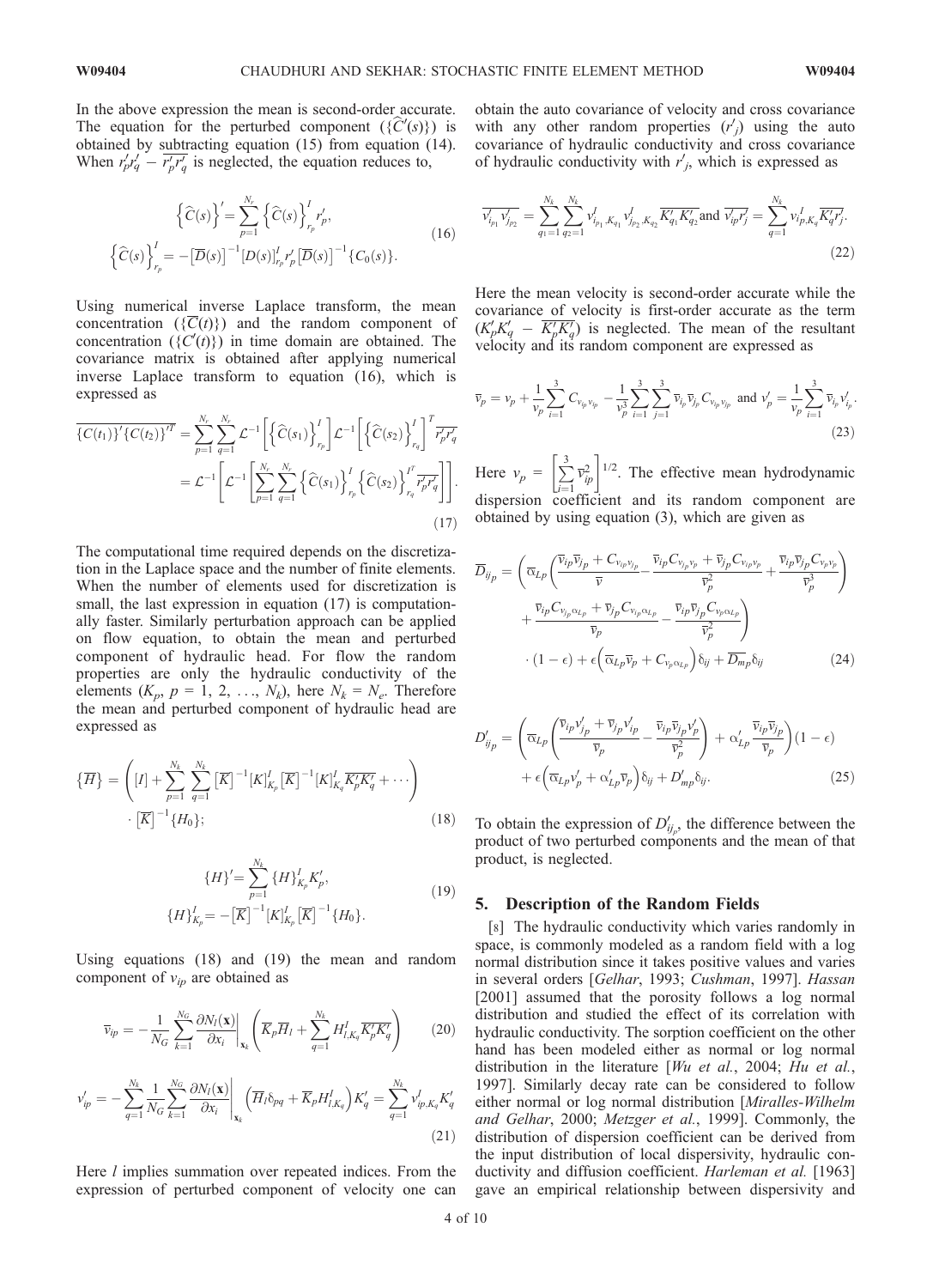hydraulic conductivity. This relationship results in a log normal distribution for dispersivity when hydraulic conductivity is assumed to follow log normal distribution. *Haggerty and Gorelick* [1995], suggested the use of either a uniform or log normal distribution for diffusion coefficient. On the basis of the above studies and absence of specific experimental data pertaining to the choice of distributions, in this study the flow and transport parameters, which are considered as random fields, are assumed to follow a log normal distribution since they take positive values and also vary considerably. Hence the hydraulic conductivity, dispersion coefficient, porosity, sorption coefficient and decay can be expressed as  $K(x) = K_G \exp(f_K(x))$ ,  $D(x) = D_G$  $\exp(f_D(\mathbf{x}))$ ,  $n(\mathbf{x}) = n_G \exp(f_n(\mathbf{x}))$   $k_d(\mathbf{x}) = k_{d_G} \exp(f_{k_d}(\mathbf{x})),$  $\gamma_d(\mathbf{x}) = \gamma_{d_G} \exp(f_\gamma(\mathbf{x}))$  and  $D_m(\mathbf{x}) = D_{m_G} \exp(f_{D_m}(\mathbf{x}))$ . The standard deviation of log hydraulic conductivity and the geometric mean of hydraulic conductivity are obtained as  $\sigma_{f_K} =$ figures  $\sqrt{a^2}$  $\sqrt{\log\left(1+\frac{\sigma_k^2}{\overline{K}^2}\right)}$  and  $K_G = \overline{K} - \frac{\sigma_{f_K}^2}{2}$ . The random fields are assumed as statistically homogeneous and described by a Gaussian (squared exponential) type correlation function. However, it may be noted that for specific applications experimentally derived correlations functions can be applied in the SFEM. The correlation coefficient between the properties of any two points is given as  $\rho(x)$  =  $\left(-\left(\frac{x_1}{\lambda_1}\right)^2 - \left(\frac{x_2}{\lambda_2}\right)^2 - \left(\frac{x_3}{\lambda_3}\right)^2\right)$ . The covariance matrix for random element properties is determined from the correlation function using the local averaging method. For this correlation function the closed form expression of correlation coefficient of random properties of any two elements as given by *Vanmarcke* [1983] is

$$
\rho_{f_p f_q} = \frac{1}{V_p V_q} \int_{V_p} \int_{V_q} \rho(\mathbf{x}_p - \mathbf{x}_q) d\mathbf{x}_p d\mathbf{x}_q \n= \frac{1}{8V_p V_q} \sum_{i=0}^3 \sum_{j=0}^3 \sum_{k=0}^3 (-1)^{(i+j+k)} (L_{1i} L_{2j} L_{3k})^2 \gamma(L_{1i}, L_{2j}, L_{3k}),
$$
\n(26)

where

$$
\gamma(L_{1i}, L_{2j}, L_{3k}) = \frac{8}{L_{1i}L_{2j}L_{3k}} \int_0^{L_{3k}} \int_0^{L_{2j}} \int_0^{L_{1i}} \left(1 - \frac{x_1}{L_{1i}}\right) \left(1 - \frac{x_2}{L_{2j}}\right)
$$

$$
\cdot \left(1 - \frac{x_3}{L_{3k}}\right) \times \rho(x_1, x_2, x_3) dx_1 dx_2 dx_3
$$

$$
= \gamma_{1D}(L_{1i}) \gamma_{1D}(L_{2j}) \gamma_{1D}(L_{3k}), \qquad (27)
$$

and  $\gamma_{1D}(L_{ij}) = (\frac{\lambda_i}{L_{ij}})^2$   $[\sqrt{\pi} \frac{L_{ij}}{\lambda_i}$  erf  $(\frac{L_{ij}}{\lambda_i})$  + exp  $(\frac{L_{ij}}{\lambda_i})$  - 1]. The various intervals are shown in Figure 1. The correlation coefficient between  $K_i$  and  $k_{di}$  is determined as

$$
\rho_{K_i k_{dj}} = \frac{K_G k_{dG}}{\sigma_K \sigma_{k_d}} \exp\left(\frac{1}{2} \left(\sigma_{f_k}^2 + \sigma_{f_{k_d}}^2\right)\right) \left(\exp\left(\rho_{f_{k_i} f_{k_{dj}}} \sigma_{f_k} \sigma_{f_{k_d}}\right) - 1\right).
$$
\n(28)

In a similar fashion the correlation between any other two random parameters can be obtained.

#### 6. Results and Discussions

[9] The stochastic finite element method (SFEM) developed above is applied to study the migration of contaminant



Figure 1. Definition of various distances characterizing the relative position of two elements.

from a waste dump. Both 1-D and 3-D problems are used for modeling the system. The accuracy of SFEM is verified by comparing with MCSM for both these problems. The testing with both of these problems is made to assess the accuracy and computational efficiency of the SFEM affected by the dimension of the problem and to demonstrate the use of relatively complicated time varying boundary conditions. In both of these problems the studies are carried out to show the effect of coefficient of variation (COV) of the random parameters.

### 6.1. One-Dimensional Problem

[10] A 1-D model may be acceptable [*Rowe and Booker*, 1986] for analyzing the transport of pollutant in the soil liner underlying a landfill, when the velocity of flow is essentially vertical and uniform. For describing the system conveniently, the parameters and the variables are made dimensionless with respect to thickness of the soil liner (*h*) and vertical velocity of flow for the deterministic problem  $(v_d)$ . In this problem the time varying boundary conditions for concentration [*Rowe and Booker*, 1986] are used, which are given as

$$
c(x_3, t) = 1 + \frac{1}{h_f} \int_0^t n(x_3) \left( v(x_3)c(x_3, \tau) - D(x_3) \frac{\partial c(x_3, \tau)}{\partial x_3} \right) d\tau
$$
  
at  $x_3 = 0$ ,  

$$
c(x_3, t) = \frac{1}{n_b h_b} \int_0^t n(x_3) \left( v(x_3)c(x_3, \tau) - D(x_3) \frac{\partial c(x_3, \tau)}{\partial x_3} \right) d\tau - \frac{v_b}{n_b L} \int_0^t c(x_3, \tau) d\tau
$$
  
at  $x_3 = 1$ . (29)

Here  $c(x_3, t) = \tilde{c}(\tilde{x}_3, \tilde{t})/c_0$  is the dimensionless concentration of the pollutant at dimensionless depth  $(x_3 = \tilde{x}_3/h)$  and dimensionless time ( $t = v_d$   $\tilde{t}/h$ ). Further,  $v(x_3) = \tilde{v}(\tilde{x}_3)/v_d$ ,  $D(x_3) = D(\tilde{x}_3)/(v_d h)$  and  $\gamma_d(x_3) = \tilde{\gamma}_d(\tilde{x}_3)h/v_d$  are respectively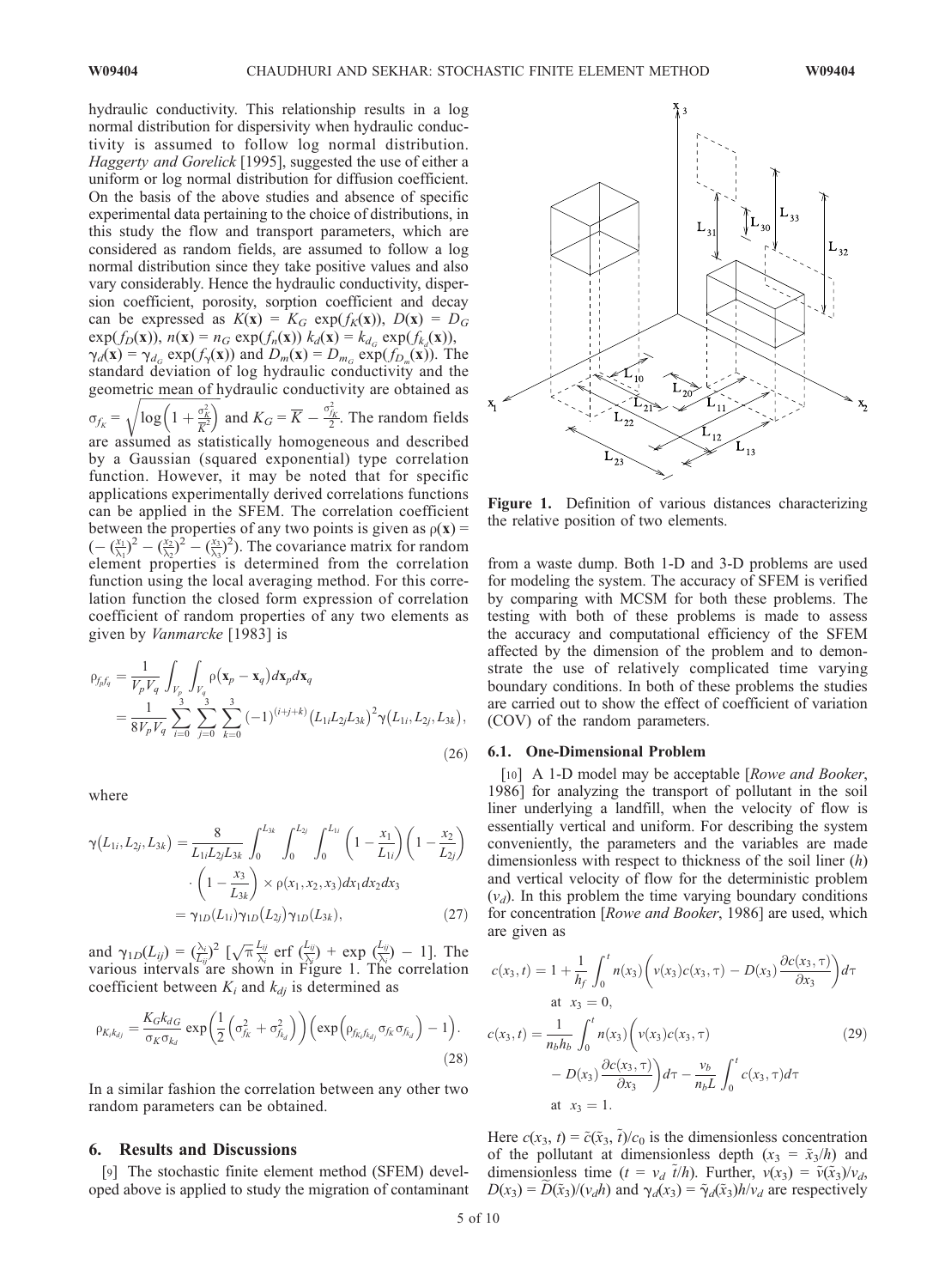

Figure 2. A schematic diagram of vertical leachate transport to the soil from a landfill for the 1-D test case.

the dimensionless vertical velocity of flow in the soil liner, the dispersion coefficient, the decay coefficient. The equivalent dimensionless height of the landfill is given by  $h_f = \tilde{h}_f/h$ . In addition  $h_b = \tilde{h}_b/h$ ,  $v_b = \tilde{v}_b/v_d$  and  $n_b$  are respectively the height of the permeable layer (or sandy aquifer), the horizontal velocity of flow and porosity of the sandy aquifer and  $L = L/h$  is the dimensionless length of the landfill as shown in Figure 2. Hereˆ corresponds to the dimensional quantity. Hydraulic conductivity, porosity, dispersion coefficient and sorption coefficient are assumed to vary randomly along the vertical direction. In the present study, it is assumed that all of the random governing parameters have the same covariance function. The problem is solved using the following values of the parameters,  $\overline{k}_d$  = 1.0,  $\gamma_d = 2.0$ ,  $v_b = 1000$ ,  $h_f = 1.0$ ,  $\overline{D} = 1.0$ ,  $\overline{n} = 0.45$ ,  $h_b = 1.0$ ,  $n_b$  = 0.3 and *L* = 40. The comparison between SFEM and MCSM (with 10000 realizations) is made in terms of mean, standard deviation and computational time as presented in Table 1. The results are provided for various coefficient of variations. The concentration is measured at the bottom of the soil liner. The mean and standard deviation of the concentration are shown in Figure 3. The accuracy of SFEM is compared with MCSM for a range of coefficient of variation of random parameters and correlation scales  $(\lambda)$ ,

Table 1. Values of Statistical Parameters and Comparison of Results for Different Cases in the 1-D Problem<sup>a</sup>

|                 | COV              |       |      |       |           | Error, $\%$      |                      |                |                   |
|-----------------|------------------|-------|------|-------|-----------|------------------|----------------------|----------------|-------------------|
| Case            | $\boldsymbol{n}$ | $k_d$ | Κ    | $d_m$ | $\lambda$ | $\overline{c}_p$ | $t_{\overline{c}_n}$ | $\sigma_{c_p}$ | $t_{\sigma_{cp}}$ |
| 1A1             | 0.025            | 0.02  | 0.05 | 0.02  | 0.5       | $-0.01$          | 0.00                 | $-0.20$        | 0.24              |
| 1A2             | 0.100            | 0.10  | 0.25 | 0.10  | 0.5       | $-0.10$          | $-0.16$              | 1.50           | 3.50              |
| 1A3             | 0.250            | 0.20  | 0.50 | 0.20  | 0.5       | $-0.68$          | $-1.40$              | 7.50           | 15.80             |
| 1B1             | 0.025            | 0.02  | 0.05 | 0.02  | 1.0       | 0.02             | 0.00                 | $-0.27$        | 0.24              |
| 1B2             | 0.100            | 0.10  | 0.25 | 0.10  | 1.0       | 0.06             | $-0.16$              | 0.37           | 5.90              |
| 1B <sub>3</sub> | 0.250            | 0.20  | 0.50 | 0.20  | 1.0       | 0.12             | $-4.10$              | 3.00           | 27.80             |
| 1 <sub>C1</sub> | 0.025            | 0.02  | 0.05 | 0.02  | 2.0       | $-0.01$          | 0.00                 | 0.02           | 0.24              |
| 1C2             | 0.100            | 0.10  | 0.25 | 0.10  | 2.0       | $-0.01$          | $-0.16$              | 0.05           | 6.70              |
| 1C <sub>3</sub> | 0.250            | 0.20  | 0.50 | 0.20  | 2.0       | 1.11             | $-6.00$              | 0.50           | 35.10             |

<sup>a</sup>CPU time is 0.02 s for SFEM and 37 s for MCSM.

and the results are presented in Table 1. The mean concentration behavior obtained from SFEM matches well with that of MCSM (a maximum of 1.1% for all the cases studied here). Coefficient of variation of random parameters affects the arrival time  $(t_{c_p})$  of peak of mean concentration  $(\overline{c}_p)$ . The SFEM estimates early arrival of the peak in comparison to MCSM by a maximum of 6% for the cases. The comparison between SFEM and MCSM for the standard deviation of concentration ( $\sigma_{c_p}$ ) indicates that the results of SFEM are found to be less than 7.5% for various cases studied. As expected higher errors are noted for higher coefficient of variation. The SFEM is found to overestimate the peak value of the standard deviation of concentration  $(\sigma_{c_p})$  and results in a later arrival  $(t_{\sigma_{cp}})$  of this peak. The magnitude of the error in the arrival of peak values of the mean and standard deviation of concentrations increases with increase in correlation scale. The computations for all the test cases of this problem are performed on COMPAQ Alpha Server ES40 (a cluster of four CPUs with 667 MHz).



Figure 3. Comparison of results obtained by SFEM and MCSM, for the 1-D test problem (a) Mean and (b) standard deviation of concentration at the bottom of the soil liner for  $\lambda = 1.0.$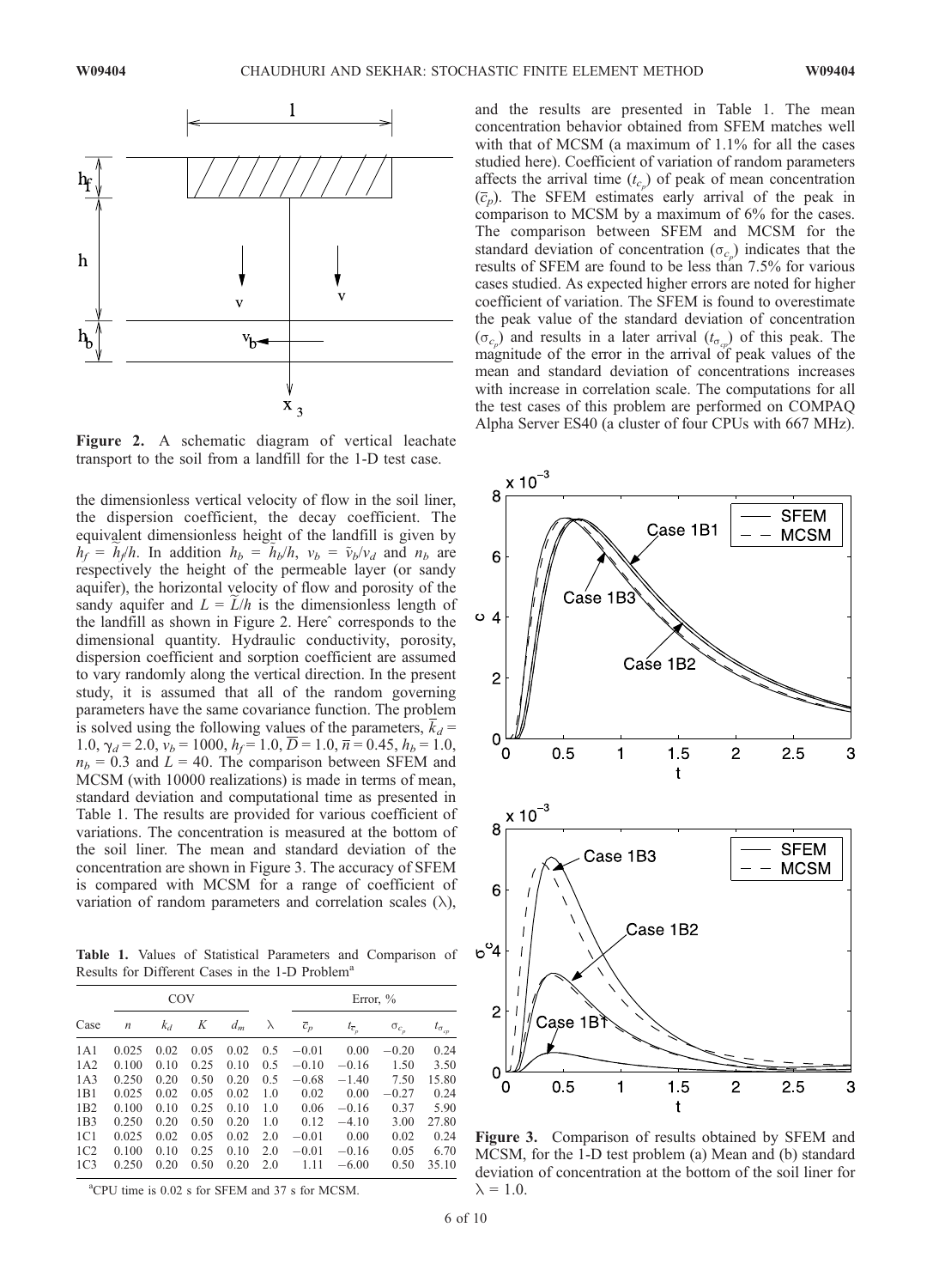

Figure 4. A schematic diagram of 3-D problem with a continuous source at the top.

It is found that the computational time taken by SFEM is approximately equal to 5 to 6 times that of the solution of the deterministic FEM.

#### 6.2. Three-Dimensional Problem

[11] The SFEM developed in section 4 is applied to study the probabilistic behavior of concentration distribution in the 3-D aquifer/permeable layer (Figure 4). The porosity, decay coefficient, sorption coefficient, hydraulic conductivity, dispersivity and molecular diffusion are considered as spatially varying random fields. In this study the correlation scales along the horizontal plane is assumed to be same (i.e.,  $\lambda_1 = \lambda_2 = \lambda_h$ ). The horizontal correlation scale ( $\lambda_h$ ) is considered much larger in comparison to the vertical correlation scale ( $\lambda_3$ ). Here  $\lambda_3$  is taken as one tenth of  $\lambda_h$ . The flow field in this problem becomes nonuniform due to the constant continuous recharge from the pollutant source combined with lateral groundwater flow in the permeable layer.

[12] The mean and covariance of the random flow field is derived from the random hydraulic conductivity field. Along with covariance matrices of the other random fields, the covariance of velocity is also used for the probabilistic analysis of contaminant transport. A square contaminant source of dimension  $l_{x_1} = l_{x_2} = l$  is assumed to be located in an aquifer. The governing equation (1), the boundary conditions in Section 2 and the parameters are made dimensionless with respect to the size of the source and the horizontal velocity of flow. Here  $c(\mathbf{x}, t) = \tilde{c}(\tilde{\mathbf{x}}, t)/c_0$  is the dimensionless concentration of the pollutant at a dimensionless distance  $\mathbf{x} = \tilde{\mathbf{x}}/l$ , a dimensionless time  $(t = v_d \tilde{t}/l)$ and  $c_0$  is the concentration at the top of the soil. Further,  $\nu(\mathbf{x}) = \tilde{\nu}(\tilde{\mathbf{x}})/\nu_d$ ,  $\alpha(\mathbf{x}) = \tilde{\alpha}(\tilde{\mathbf{x}})/l$ ,  $D_m(\mathbf{x}) = D_m(\tilde{\mathbf{x}})/(\nu_d l)$ ,  $\gamma_d(\mathbf{x}) = \tilde{\nu}(\tilde{\mathbf{x}})/\nu_d$  $\tilde{\gamma}_d(\tilde{\mathbf{x}})l/v_d$  and  $q = \tilde{q}/v_d$  are respectively the dimensionless velocity of flow, dispersivity, molecular diffusion, decay coefficient and recharge at the top. Here  $v_d$  is the horizontal velocity of flow, for a deterministic case without any recharge. The following numerical values of parameters are chosen for solving the 3-D problem:  $\overline{n} = 0.4$ ,  $\overline{k}_d = 0.5$ ,  $\overline{\gamma}_d = 1.0$ ,  $\overline{\alpha} = 0.5$ ,  $\overline{D}_m = 1.0$  and  $q = 0.01$ .

[13] The comparison between SFEM and MCSM (with 10000 realizations) for different sets of coefficient of variation and correlation scale of random parameters, is made in terms of mean and standard deviation, which are presented in Figures 5 and 6. The test cases comprise two correlation scales  $\lambda_h = 2$  and  $\lambda_h = 4$  and a range of coefficient of variations. Higher correlation scales are avoided because of the smaller computational domain of this problem used as well as due to relatively lesser sensitivity of the results at higher value of correlation length as demonstrated by *Zhang and Lu* [2004]. The maximum coefficient of variation used is 125% for hydraulic conduc-



Figure 5. Comparison of results obtained by SFEM and MCSM for the 3-D test problem, (top) mean and (bottom) standard deviation of concentration at the bottom of the soil liner for different cases.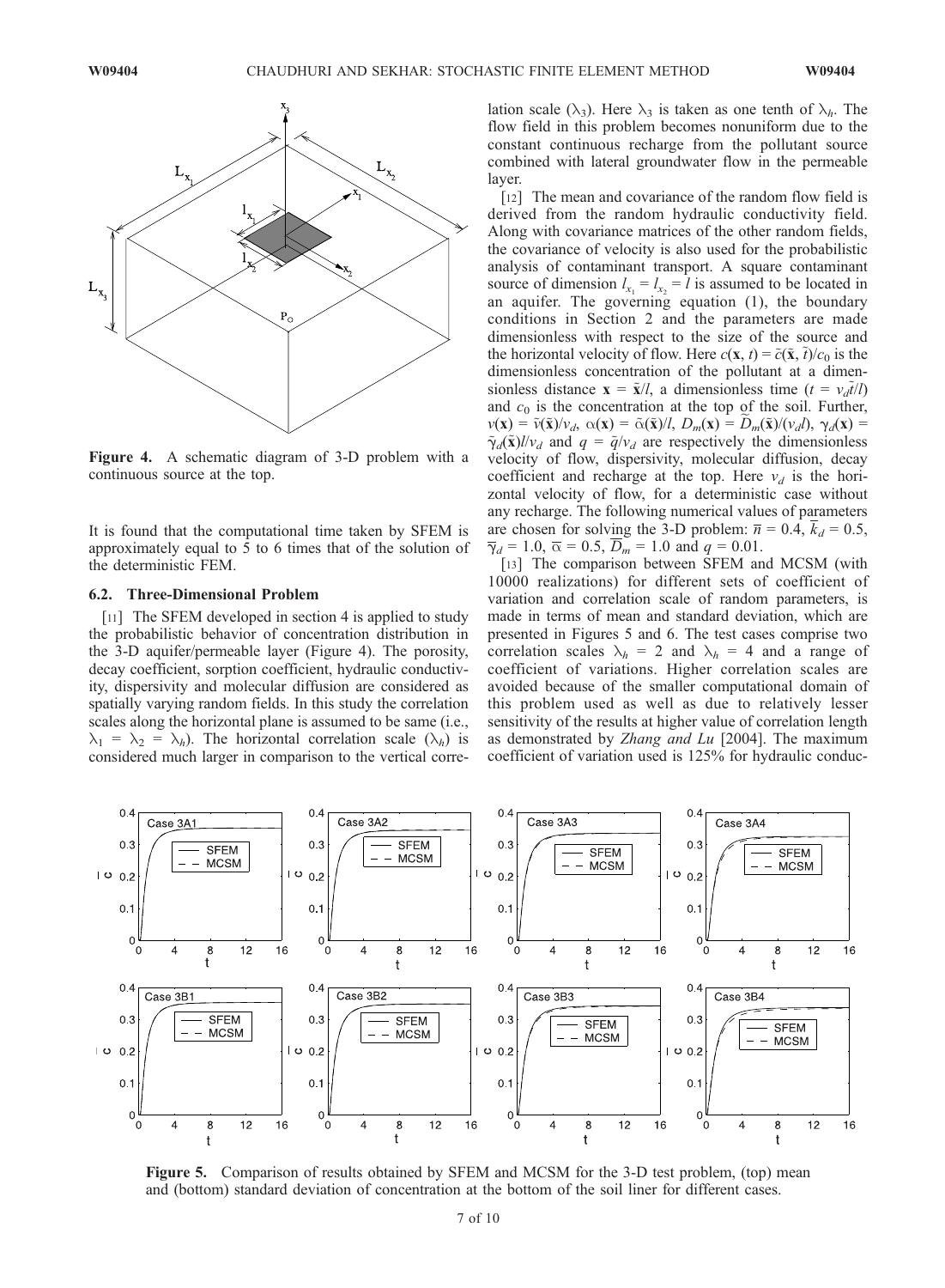

Figure 6. Comparison of results obtained by SFEM and MCSM for the 3-D test problem, (top) mean and (bottom) standard deviation of concentration at the bottom of the soil liner for different cases.

tivity and 50% for rest of the other random parameters. Since the perturbation based method used here is first-order accurate for standard deviation and second-order accurate for the mean, it is expected that the results at higher variances (greater than 1.0) may result in higher errors. Figures 5 and 6 show the  $\overline{c}$  and  $\sigma_c$  respectively for various test cases (as listed in Table 2) obtained using both SFEM and MCSM. These results are obtained in terms of evolution of steady state concentration at the bottom of the permeable layer at exactly below the center of the source (at point P shown in Figure 4). Since at this location relatively higher concentrations would result at the top of the impermeable layer, the comparison between the two methods is made at this location. The mean concentration  $(\overline{c})$  is found to increase exponentially and shows an asymptotic behavior while the  $\sigma_c$  of concentration shows a peak followed by a lower steady state value. The finite value of standard deviation of concentration at asymptotic time is due to the presence of decay parameter and this finite value depends on the decay coefficient and the distance from the source. The shift in time of the peak values of  $\sigma_c$  between SFEM and MCSM in the Figure 6 for higher correlation scale and variance could be due to use of incorrect effective velocity and covariance of random velocity field, which is likely the case when domain size is not sufficiently larger than the correlation scale. The size of the domain for flow problem is required to be larger than that is required for solving the transport problem. Here to avoid the large computational cost, the domain is kept same for both flow and transport simulations. ( $L_x/l = 10.0$  and  $L_y/l = 8.6$ ).

[14] The computational efficiency and the accuracy of SFEM is presented in Table 2 in terms of mean and standard deviation of concentration at point P. The maximum error in  $\overline{c}$  among the various test cases is found to be less than 3.5% while the error in standard deviation is found to be less than 8.0%. It is observed that in this case the errors in  $\overline{c}$  and  $\sigma_c$ are increasing with correlation scale. Since the present method is first-order accurate for  $\sigma_c$ , in the case of 3-D problem, apart from the error in  $\sigma_c$  at a particular node, it may be required to compute the error in the steady state value of  $\sigma_c$  at several grid points of interest. One such scenario is to compute the error in  $\sigma_c$  at all the nodes in the domain. However, the concentration far way from the source for this problem is in general very low and the value is sensitive to the size of the domain and grid size. Hence one may consider only selected nodes where the mean concentrations are above a threshold level of interest. On the basis of this the error in  $\sigma_c$  can be defined as

$$
Error = \frac{1}{N_c} \sum_{i=1}^{N_c} \frac{|\sigma_{c_i \text{SFEM}} - \sigma_{c_i \text{MCSM}}|}{\sigma_{c_i \text{MCSM}}}
$$
(30)

where  $N_c$  is the number of nodes which are considered for error analysis. Four values of *N<sup>c</sup>* are considered for calculation of the errors, which are as follows: (1) nodes in the computational domain, (2) nodes where  $\bar{c}$  > 0.001, (3) where  $\bar{c}$  > 0.01, and (iv) only one specific node at P as shown in Figure 4 is considered. Figure 7 shows the error in  $\sigma_c$  with respect to a range of values of coefficient of variation for two correlation scales. It is observed that the

Table 2. Values of Statistical Parameters and Comparison of Results for Different Cases in the 3-D Problem<sup>a</sup>

|                  |                  |       |            | Error, $\%$ |          |       |             |                     |                     |
|------------------|------------------|-------|------------|-------------|----------|-------|-------------|---------------------|---------------------|
| Case             | $\boldsymbol{n}$ | $k_d$ | $\gamma_d$ | Κ           | $\alpha$ | $d_m$ | $\lambda_h$ | $\overline{c}_{iv}$ | $\sigma_{\rm{civ}}$ |
| 3A1              | 0.1              | 0.1   | 0.1        | 0.25        | 0.1      | 0.1   | 2.0         | 0.0                 | 0.2                 |
| 3A2              | 0.2              | 0.2   | 0.2        | 0.50        | 0.2      | 0.2   | 2.0         | 0.2                 | 0.9                 |
| 3A3              | 0.3              | 0.3   | 0.3        | 0.75        | 0.3      | 0.3   | 2.0         | 0.3                 | 1.2                 |
| 3A4              | 0.4              | 0.4   | 0.4        | 1.00        | 0.4      | 0.4   | 2.0         | 0.6                 | 2.2                 |
| 3A5              | 0.5              | 0.5   | 0.5        | 1.25        | 0.5      | 0.5   | 2.0         | 1.9                 | 3.4                 |
| 3B1              | 0.1              | 0.1   | 0.1        | 0.25        | 0.1      | 0.1   | 4.0         | 0.0                 | 1.2                 |
| 3B2              | 0.2              | 0.2   | 0.2        | 0.50        | 0.2      | 0.2   | 4.0         | 0.1                 | 2.9                 |
| 3 <sub>B</sub> 3 | 0.3              | 0.3   | 0.3        | 0.75        | 0.3      | 0.3   | 4.0         | 0.4                 | 4.5                 |
| 3B4              | 0.4              | 0.4   | 0.4        | 1.00        | 0.4      | 0.4   | 4.0         | 0.9                 | 6.2                 |
| 3B <sub>5</sub>  | 0.5              | 0.5   | 0.5        | 1.25        | 0.5      | 0.5   | 4.0         | 3.4                 | 7.6                 |

<sup>a</sup>CPU time is 175 s for SFEM and 334,200 s for MCSM.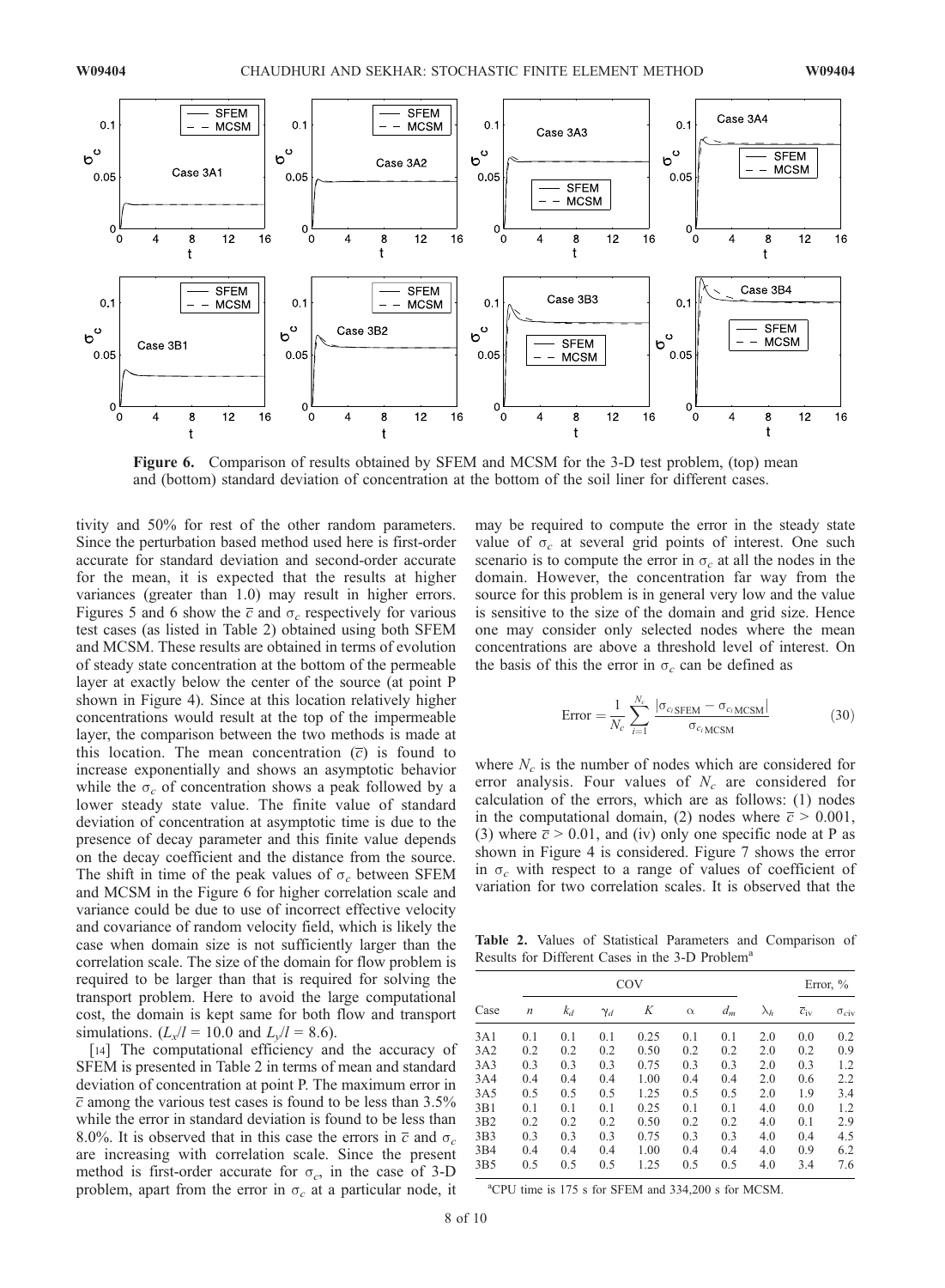

Figure 7. Errors in standard deviation of concentration in SFEM for different values of coefficient of variation (COV) of hydraulic conductivity and correlation scale (a)  $\lambda_h = 2$ and (b)  $\lambda_h = 4$  for the 3-D problem.

error in  $\sigma_c$  is the highest when all the nodes are considered while it is the least when error is computed at one point P (i.e., case iv). It is shown in Table 2 that computational time required for SFEM is approximately equal to 5 to 6 times that of the solution of the deterministic 3-D problem. This means the MCSM with 10000 realizations for this case is approximately 1800 times more computationally expensive. The higher efficiency (at least two orders) here is essentially due to the approach used in the SFEM for computing the derivatives of the concentration with respect to random parameters. It is interesting to note that the ratio of computational time is not much affected significantly between 1-D and 3-D problems, indicating the usefulness of this method for solving higher-dimension problems.

## 7. Conclusions

[15] Alternate approaches which are computationally efficient to MCSM and reasonably accurate are of interest for solution of stochastic partial differential equation in the case of flow and transport in heterogeneous porous medium. The present study proposes an efficient approach using SFEM, which is second-order accurate in mean and first-order accurate in the standard deviation. Comparison of SFEM is made with MCSM while estimating the mean and standard deviation of concentration for flow and transport in a porous medium with random hydraulic conductivity, porosity, dispersivity, molecular diffusion, sorption coefficient and first-order decay rate. Accuracy and computational efficiency of SFEM is compared with MCSM for one and three dimensional problems for various test cases with different coefficient of variation and correlation scale of the system parameters.

[16] The results with SFEM are obtained for moderate values of coefficient of variation (less than 125% for hydraulic conductivity and 50% for the rest of the random parameters) and are found to be good. The computational efficiency of SFEM is found to be significantly higher (several orders) than that of MCSM. The efficient performance of the present SFEM in comparison with standard SFEM is essentially due to use of derivatives of local matrices instead of global matrices while computing the derivatives of the concentration with respect to random parameters.

[17] The computational efficiency obtained using SFEM for one and three dimensional problems is nearly similar. For the range of correlation scale studied in the 3-D problem, it is found that the error associated with mean and standard deviation increases with correlation scale. It is noted that the coefficient of variation of concentration is higher for the 1-D problem than the 3-D problem for the examples selected here. This may be due to the higher level of mixing in the 3-D case due to the reduction in the effects of medium heterogeneity.

#### References

- Bellin, A., S. Saladin, and A. Rinaldo (1992), Simulation of dispersion in heterogeneous porous formation: Statistics, first-order theories, convergence of computation, *Water Resour. Res.*, *28*, 2211 – 2227.
- Brancik, L. (2000), An improvement of FFT-based numerical inversion of two-dimensional Laplace transforms by means of  $\epsilon$ -algorithm. paper presented at ISCAS 2000: IEEE International Symposium on Circuits and Systems, Inst. of Electr. and Electron. Eng., Geneva, Switzerland, 28 – 31 May.
- Chaudhuri, A., and M. Sekhar (2005), Analytical solutions for macrodispersion in a 3D heterogeneous porous medium with random hydraulic conductivity and dispersivity, *Transp. Porous Media*, *58*, 217 – 241.
- Chin, D. A., and T. Wang (1992), An investigation of the validity of firstorder stochastic dispersion theories in isotropic porous media, *Water Resour. Res.*, *28*(6), 1531 – 1542.
- Cushman, J. H. (1997), *The Physics of Fluid in Hierarchical Porous Media: Angstroms to Miles*, Springer, New York.
- Dagan, G. (1989), *Flow and Transport in Porous Formations*, Springer, New York.
- Gelhar, L. W. (1993), *Stochastic Subsurface Hydrology*, Prentice-Hall, Upper Saddle River, N. J.
- Ghanem, R. G., and P. D. Spanos (1991), *Stochastic Finite Elements: A Spectral Approach*, Springer, New York.
- Haggerty, R., and S. M. Gorelick (1995), Multiple-rate mass transfer for modeling diffusion and surface reactions in media with pore-scale heterogeneity, *Water Resour. Res.*, *31*(10), 2383 – 2400.
- Harleman, D. R. F., P. F. Mehlhorn, and R. R. Rumer (1963), Dispersionpermeability correlation in porous media, *J. Hydraul. Div. Proc. Am. Soc. Civ. Eng.*, *89*(2), 67 – 85.
- Hassan, A. E. (2001), Water flow and solute mass flux in heterogeneous porous formations with spatially random porosity, *J. Hydrol.*, *242*, 1– 25.